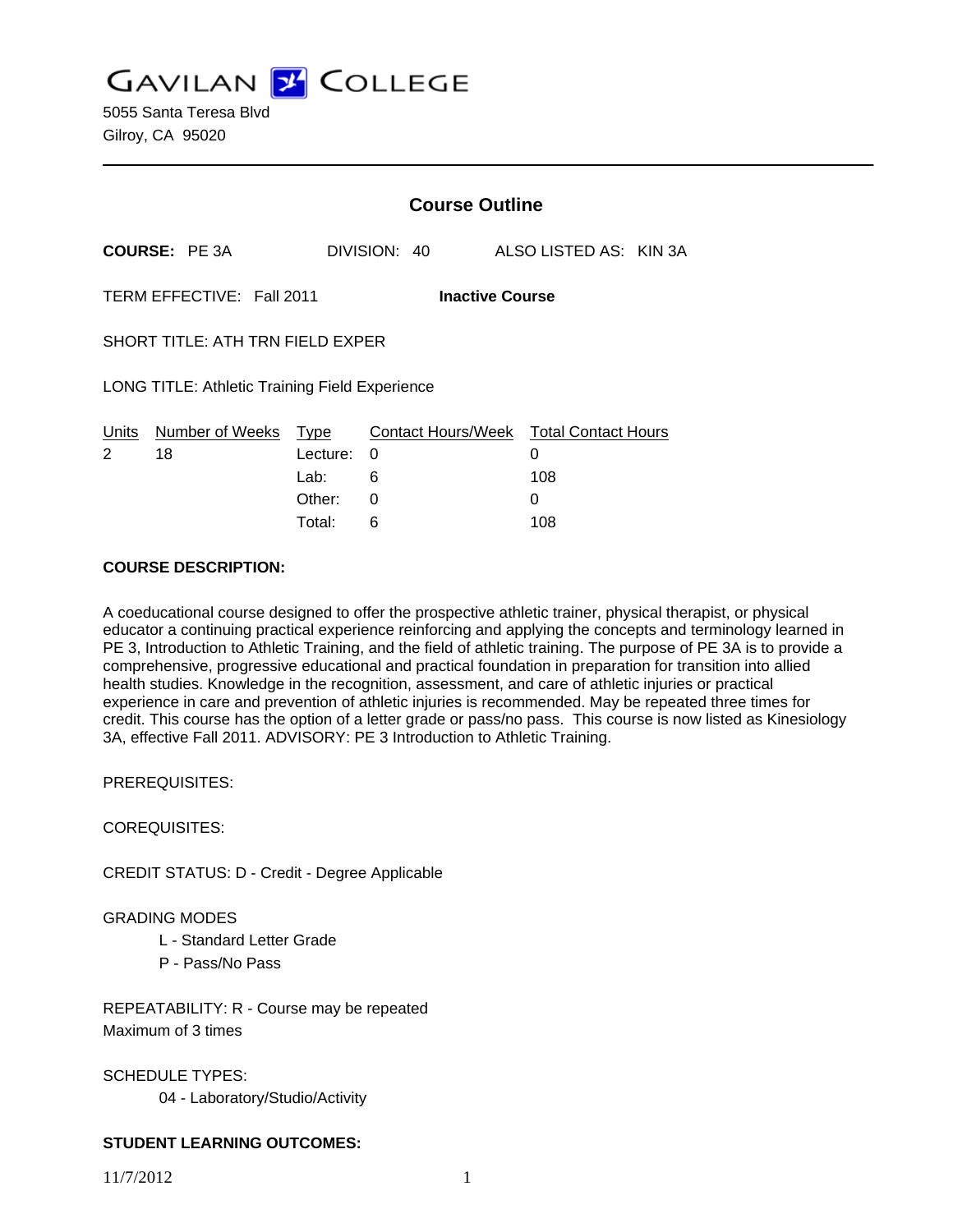1. Students will be able to translate the material presented during lectures. ILO: 2, 7 Measure: Notebook 2. Students will be able to apply the information and skills presented in class. This will include assessing the injury (gathering a history and performing palpation), performing general and specific testing, formulating a treatment, and then utilizing modalities. ILO: 2, 7, 1, 4 Measure: Practical exam, Demonstration 3. They will be able to identify the skeletal system and soft tissue anatomy as it relates to athletic injuries. ILO: 7, 2

Measure: Written exam

## **CONTENT, STUDENT PERFORMANCE OBJECTIVES, OUT-OF-CLASS ASSIGNMENTS**

Inactive Course: 11/08/2010

This course is now listed as Kinesiology 3A, effective Fall 2011.

Curriculum Approval Date: 04/10/2006

6 Hours

An overview of athletes in season, including their history, will be presented. Injuries specific to athletes will be presented as well as a skeletal review.

SPO: Students will be able to identify injuries specific to the field of athletics.

6 Hours

A review of training room operating procedures will be presented. Students will establish a schedule for coverage of training room rehabilitation programs and athletic team practices.

SPO: Training room operating procedures will be recognized and described by the students.

12 Hours

Coverage of the training room and the athletic practices will continue. A presentation on the practical application of medical terminology will be presented. A review of game situation injury recognition will take place. Handouts will be provided.

SPO: Students will be able to apply the medical terminology during training room and athletic practices. They will be able to analyze an injury and discuss the course of treatment.

6 Hours

Continue coverages. Introduce injury report writing and medical HIPPA laws.

SPO: Using a mock situation, students will be able to correctly prepare an injury report. They will be able to discuss the medical HIPPA laws and how they apply in an athletic training setting.

6 Hours

Continue coverage assignments. Collect notebooks to gauge student progress. Review for midterm.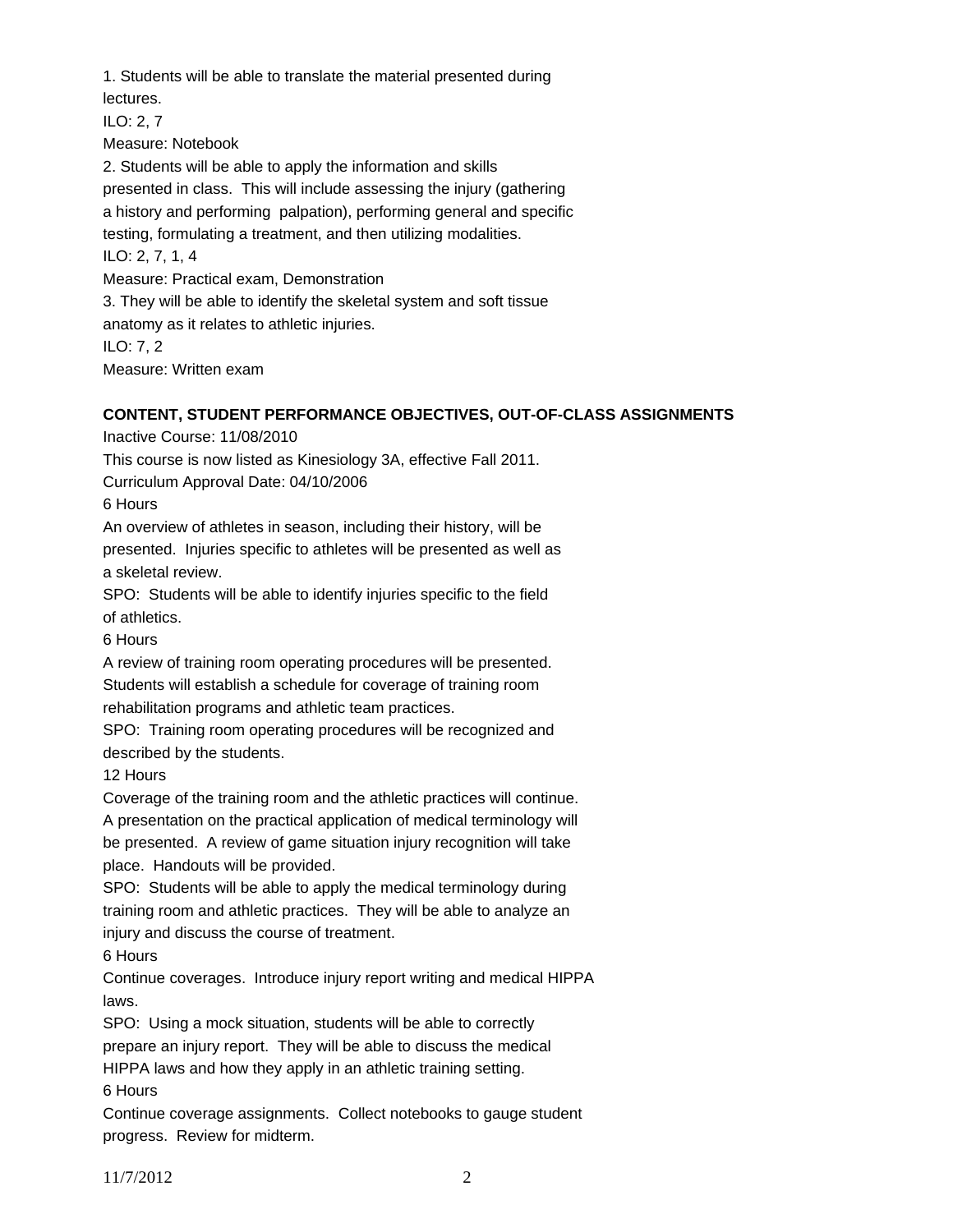SPO: Students will be able to explain the material contained in their notebook.

6 Hours

Midterm (both practical and written). Continue coverage of the training room and athletic practices and games.

6 Hours

Visitation to another athletic facility. Observation of another certified athletic trainer.

SPO: Students will be able to compare and contrast settings, both from a facility and personnel standpoint.

12 Hours

Begin presentation and application of therapeutic modalities.

Therapeutic exercise protocols will begin. Handouts will be provided. Continue coverages.

SPO: Students will practice the use of therapeutic modalities. They will be able to demonstrate the correct use of the equipment.

6 Hours

Continue coverages. Begin review of semester. Prepare for written and practical mock exam. Handouts given.

SPO: Students will be able to apply the skills and knowledge learned

throughout the semester on a mock exam.

12 Hours

Continue coverages, including the use of various therapeutic

modalities. Review practical application of athletic training as

related to general care of athletic injuries.

SPO: Students will continue to recognize, describe, and demonstrate

treatment for injuries specific to athletics.

6 Hours

Review of taping skills. Continue practice of these skills as

required. Coverage of athletic practices/games and the training room continues.

SPO: Students will be able to demonstrate the proper taping skills

required for various athletic injuries and/or treatments.

12 Hours

Review of all information/skills presented throughout the semester in preparation for the final. Continue coverages as needed. Turn in required notebook.

SPO: Students will be able to apply the skills and knowledge learned throughout the semester in practical situations.

2 Hours

Final.

Note:

The students who repeat this class will gain an expanded educational experience in skills or proficiencies by supervised repetition and practice within the class period. By repeating this course the student will demonstrate an increasing level of skill in taping and the use of modalities. They will also improve their ability to recognize, assess, and treat sport specific injuries. For the students who repeat this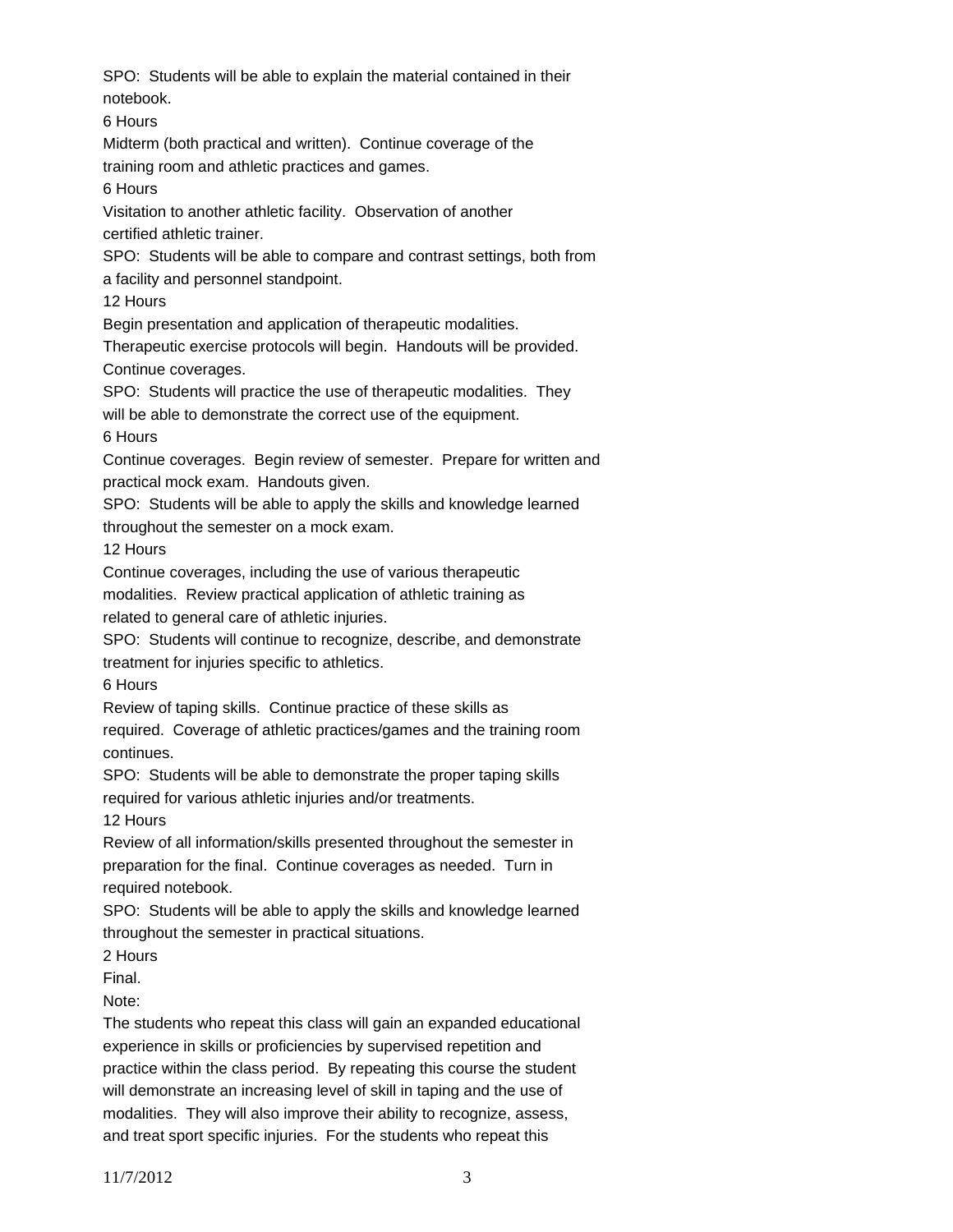class, the opportunity will be provided to work with a variety of athletic teams and situations.

### **METHODS OF INSTRUCTION:**

Discussion, demonstration, guided practice, small group interaction.

## **METHODS OF EVALUATION:**

The types of writing assignments required: Lab reports The problem-solving assignments required: Field work The types of skill demonstrations required: Field work Other: Situational question and response The types of objective examinations used in the course: Multiple choice Other: Written simulation questions and response Other category: None The basis for assigning students grades in the course: Writing assignments: 5% - 15% Problem-solving demonstrations: 10% - 25% Skill demonstrations: 35% - 45% Objective examinations: 20% - 30% Other methods of evaluation: 0% - 0%

# **REPRESENTATIVE TEXTBOOKS:**

"Arnheim's Principles of Athletic Training", by William E. Prentice, McGraw Hill Publishers, 12th Ed., c. 2006, or other appropriate college level text. Reading level of text: 14th grade. Verified by: Gloria Curtis

### **ARTICULATION and CERTIFICATE INFORMATION**

 Transferable CSU, effective 200730 UC TRANSFER: Not Transferable Associate Degree: CSU GE: IGETC: CSU TRANSFER:

### **SUPPLEMENTAL DATA:**

Basic Skills: N Classification: I Noncredit Category: Y Cooperative Education: Program Status: 1 Program Applicable